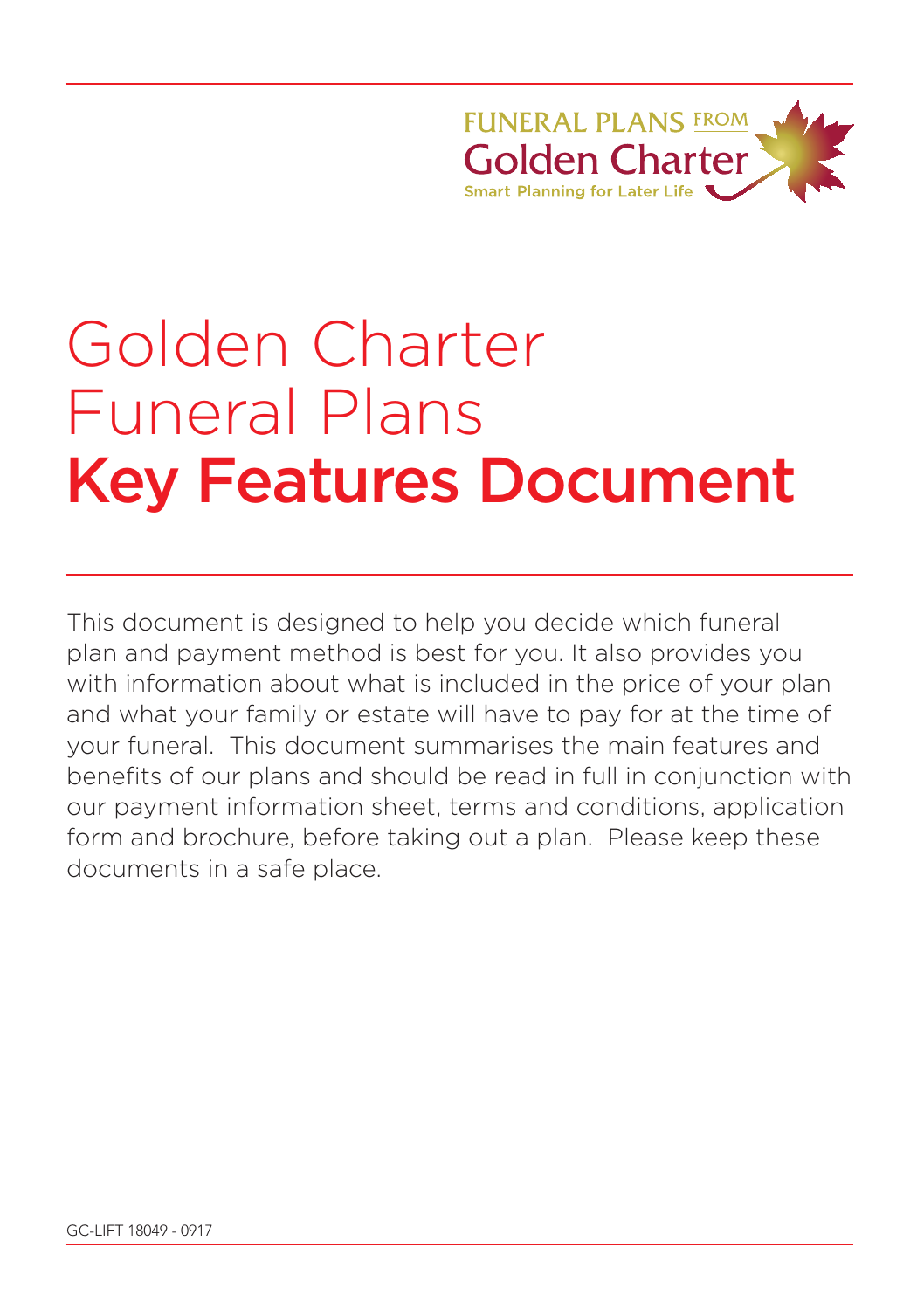#### What is a Golden Charter Funeral Plan?

You choose the funeral plan you want and pay for your funeral director's services included in the plan at today's prices. All plans include an allowance towards the costs of your burial or cremation and where necessary the recommended payments to the person conducting your funeral service - these are called 'third party costs'. A description of the funeral director's services for each plan type is shown in the table under 'What do our plans cover?'

## What type of plans do we offer?

#### Simple Way Plan

The Simple Way Plan includes the funeral director's services, a simple coffin and an allowance towards third party costs.

#### Traditional Way Plan

The Traditional Way Plan includes the funeral director's services, a limousine, a high quality coffin and an allowance towards third party costs.

#### Exclusive Way Plan

The Exclusive Way Plan includes the funeral director's services, two limousines, a superior coffin and an allowance towards third party costs.

## Who can buy a funeral plan?

All plans have guaranteed acceptance with no health restrictions. Please note, our funeral plans are not available to you if you normally reside outside of England, Wales, Scotland or Northern Ireland.

#### Age requirements

If you pay by Single Payment or Instalments Over 12 Months, there are no age restrictions.

If you pay by Low Cost Instalments you must be aged 78 or under when we accept your plan. Restrictions apply to the period of time you can take your plan over, dependent on your age when we accept your plan.

If you pay by Fixed Monthly Payments your payments will be used to purchase a life assurance policy and you must be a UK resident and between the ages of 50 and 80 when you take out a plan.

### What do our plans cover?

The table below details what's included in each plan.

| Service                                                                                | Simple<br>Way          | <b>Traditional</b><br>Way    | <b>Exclusive</b><br>Way      |
|----------------------------------------------------------------------------------------|------------------------|------------------------------|------------------------------|
| Provision of professional services and<br>making all arrangements for the funeral      |                        |                              |                              |
| Advice on the certification and registration<br>of the death and related documentation |                        |                              |                              |
| The coffin* (typical examples)                                                         | Plain<br>veneered      | Panelled<br>veneered         | Solid<br>wood                |
| Transportation of the deceased to a<br>resting place within a 15 mile radius           | During<br>office hours |                              |                              |
| Care of deceased prior to burial<br>or cremation (excluding embalming)                 |                        |                              |                              |
| Use of chapel of rest or service rooms                                                 |                        |                              |                              |
| The funeral service at a local cemetery,<br>church or crematorium                      |                        |                              |                              |
| Choice of date and time of funeral                                                     |                        |                              |                              |
| Funeral procession from home to<br>funeral location                                    |                        |                              |                              |
| A hearse to a local crematorium<br>or cemetery                                         |                        |                              |                              |
| Limousines                                                                             |                        | One                          | Two                          |
| Family viewing                                                                         | During<br>office hours | Any pre-<br>arranged<br>time | Any pre-<br>arranged<br>time |
| A list provided to the family of<br>mourners who sent flowers                          |                        |                              |                              |
| Confidential assistance with<br>bereavement counselling                                | Advice<br>book         |                              |                              |

\* Your funeral director will provide further guidance on the types of coffin available within your plan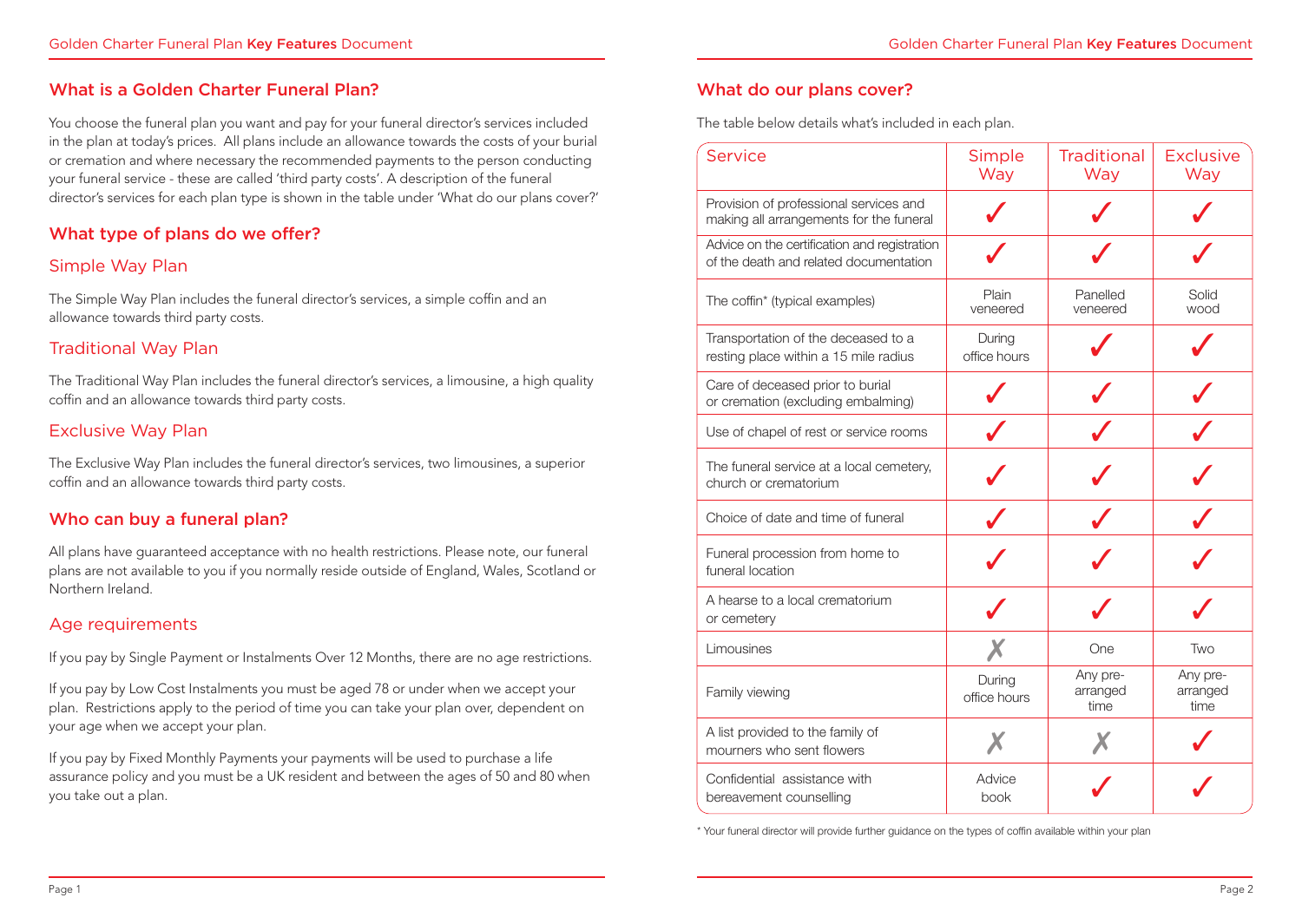If you die away from home whilst on holiday in mainland United Kingdom, we will take your body to the funeral director.

### Third party costs

Third party costs are the cremation fees at a local crematorium or the costs of burial at a local cemetery, plus the minister or officiant's fee to perform the service. The third party costs do not include any allowance towards doctors' fees (medical certification fees for cremation) where these apply. If the allowance for third party costs within your plan does not fully cover the actual costs at the time of the funeral, then the extra will need to be paid to the funeral director by your family or estate. If the actual third party costs are less than the allowance in your plan, no refund will be made to your estate.

#### What do our plans not cover?

#### Extra services

Our plans do not cover any extra services you might ask for that are not included in the table on page 2, such as flowers or additional cars. An additional charge will need to be paid for any extras and we will let you know this before we process your plan.

## Other charges

Extra charges for your funeral plan may be asked for when, for example:

- There has been a change to your funeral plan such as you moving home and, in this instance, the funeral director may charge additional costs.
- You move home and a new funeral director is appointed who may require additional costs.
- The funeral and/or the place from which your body is collected is more than 15 miles from your funeral director's premises.
- You or your family choose a crematorium which is more than 15 miles from your funeral director's premises.
- The duration of your funeral service at a local church, cemetery or crematorium is significantly longer than average or at a venue that has additional hire costs over and above the officiant's fee.
- You die outside of the UK, to cover the cost of bringing you back to an airport or mainland UK.

## Burial plots

None of our plans include the purchase of a burial plot.

### How much do our plans cost?

We have four different payment methods and more information, including prices, can be found in our Payment Information Sheet included within our information pack.

#### Single Payment

You can pay with a single one off payment and you pay the price shown on our Payment Information Sheet. Your plan will be in place once we have sent you your membership pack and this is usually within 30 days of us receiving your application.

#### Instalments Over 12 Months

You can pay by instalments by Direct Debit over 12 months. If you pay in this way, you need to pay a deposit and you will pay the price shown on our Payment Information Sheet. You will be fully covered once you have made your final payment within our agreed timescale. If you die before that, the outstanding balance will need to be paid for your funeral plan to be in place.

#### Low Cost Instalments

You can pay by instalments by Direct Debit over an agreed period of between two and 30 years, depending on your age, and there is an instalment charge which is included in your monthly payments. If you choose this payment type you need to pay a deposit and you must continue making the monthly payments throughout the agreed payment term. You will be fully covered once you have made your final payment within our agreed timescale. Payment breaks are available after you have made 12 payments.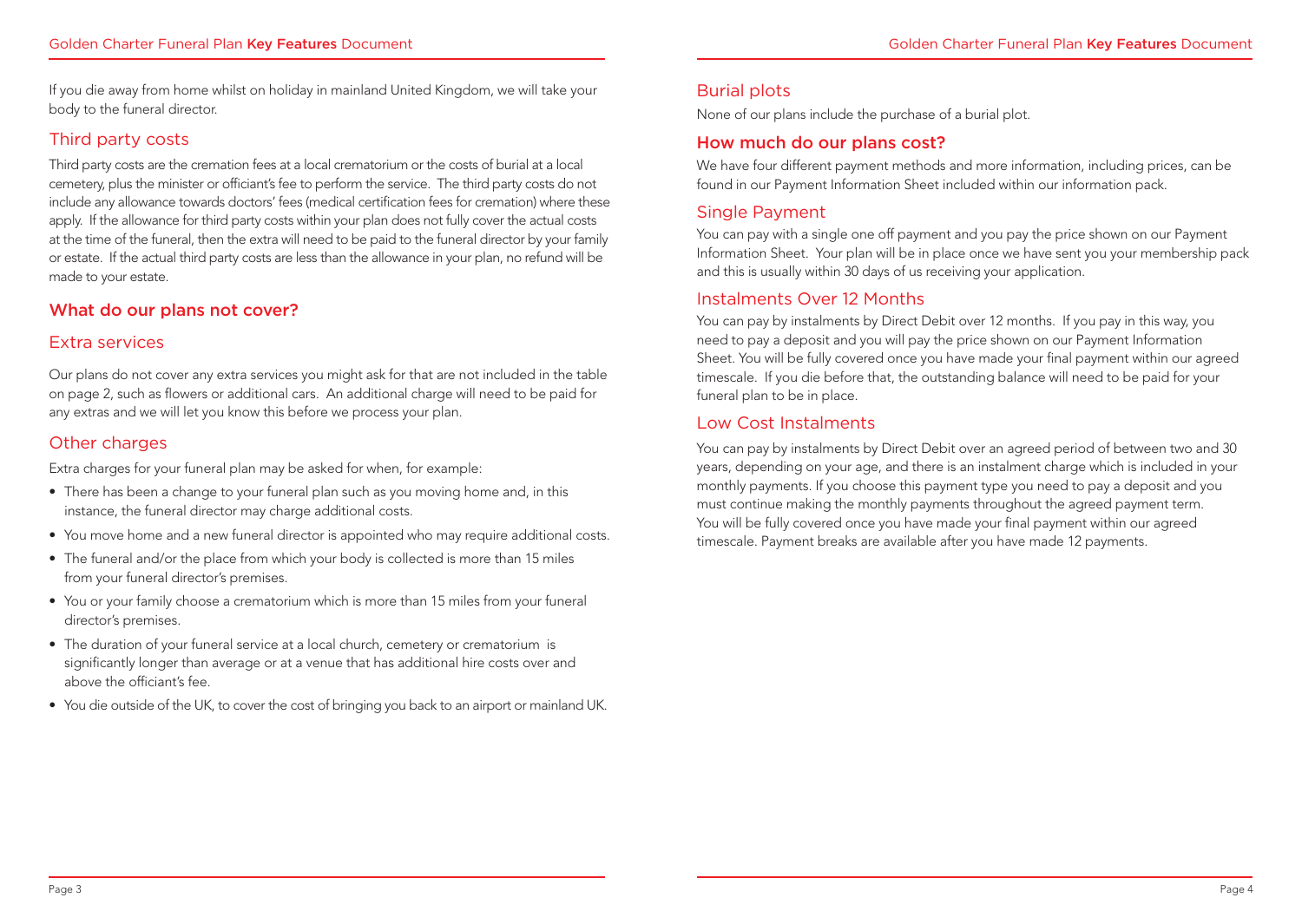If you die before all the instalments have been paid, the balance will be requested from your estate so that your funeral may still be carried out. However, if you die within the first 12 months of the plan, we can return the money paid by you to your estate but your funeral won't be carried out as part of your plan.

If you stop paying after 30 days but within 12 months, we will refund the money you have paid minus a £249 cancellation fee.

If you stop paying after 12 monthly payments have been made, the money will be kept by us and paid to the funeral director as a contribution towards your funeral minus a £249 cancellation fee and the balance will be requested from your estate.

# Fixed Monthly Payments

You can pay by Fixed Monthly Payments by Direct Debit and your payments will be used to buy a life assurance policy. If you pay in this way, you need to continue paying until your 90th birthday or until you die, whichever is sooner. If you pay in this way, your plan is in place once you have made each monthly payment for two years. If you die within the first two years of the plan, we will return 120% of all payments made to your funeral director as a contribution towards funeral costs and your family or estate pays the rest. Depending on how long you live, the total cost of the funeral when you die may be less than the total payments made.

# Can I choose the funeral director?

You choose the funeral director you purchase the plan through. If you complete the application yourself, we will make every effort to make sure your chosen funeral director accepts your plan, however, this is not always possible. If this is the case, we will contact you to tell you this and discuss another choice of funeral director.

# What if the chosen funeral director can't perform my funeral?

If the funeral director can't do this we will select another funeral director to carry out your funeral arrangements as detailed in your plan.

# What happens if Golden Charter can't provide the funeral I have chosen?

We are a Registered Provider of funeral plans with the Funeral Planning Authority (FPA). This means that you will be covered by the protections available through the FPA's regulations. The FPA pledges to customers that, in the unlikely event of a Registered Provider going out of business, the other Registered Providers shall work together and look at ways in which the FPA might help in arranging delivery of the funerals of customers affected.

# How do you make sure that my plan pays for my funeral?

Your payments are protected and are guaranteed to cover the funeral director's services in your plan. Your money is paid into the Golden Charter Trust or paid to a UK-based life assurance company for the Fixed Monthly Payment option.

The Golden Charter Trust is separate from us and is run by an independent Board of Trustees. Their role is to manage the Trust's funds for our plan holders in order to deliver the future payments to funeral directors. If you would like further information regarding the Trust, please contact us.

If you are paying by Fixed Monthly Payments, your payments will buy a life assurance contract with AXA Wealth Limited which is authorised by the Prudential Regulation Authority and regulated by the Financial Conduct Authority and the Prudential Regulation Authority.

# Can I change my mind and stop the plan?

For all payment methods, if you cancel within 30 days we will refund the payment you have made.

If your plan is paid by Single Payment or 12 Monthly Instalments and you cancel after 30 days, you will pay a cancellation fee of £249.

If you are paying by Low Cost Instalments and cancel after 30 days but before you have made 12 payments, you will receive a refund of payments made less a cancellation fee of £249. If you stop paying after 12 months, your plan remains in place and the funeral director will get the money you have paid in less a £249 cancellation fee as a contribution towards your funeral.

If you cancel after 30 days and pay by Fixed Monthly Payments, you will not get anything back.

# Can I change my plan and my funeral arrangements?

You can make changes to your plan which don't incur additional costs, such as choice of music, at any time. It is possible for you to change to a different plan type or change the services included within your plan but there would be additional costs payable by you. Please note, this is not possible when paying by Fixed Monthly Payments. If you wish to discuss changes to your plan, please call us on 0800 833 800.

# CANCELLATION FORM

If you wish to cancel you may use this form or contact us by phone, email or post using the details provided below.

If sending by post, please send to: Customer Support, Golden Charter, Canniesburn Gate, 10 Canniesburn Drive, Bearsden, Glasgow G61 1BF

We recommend you obtain proof of postage.

Alternatively, you can email us at: customersupport@goldencharter.co.uk Or phone us on: 0800 171 2976

I/We [\*] hereby give notice that I/we [\*] cancel my/our [\*] contract of sale of a funeral plan/funeral plans (\*)

Ordered on/Received on [\*] (please insert date below)

| dumber ' |  |
|----------|--|

Name of customer(s)

Plan

Address of customer(s)

| Tel Number |  |
|------------|--|
|            |  |

Signature of customer(s) (only if this form is notified on paper)

Reason for cancellation

| Date |                           |
|------|---------------------------|
|      | [*] Delete as appropriate |